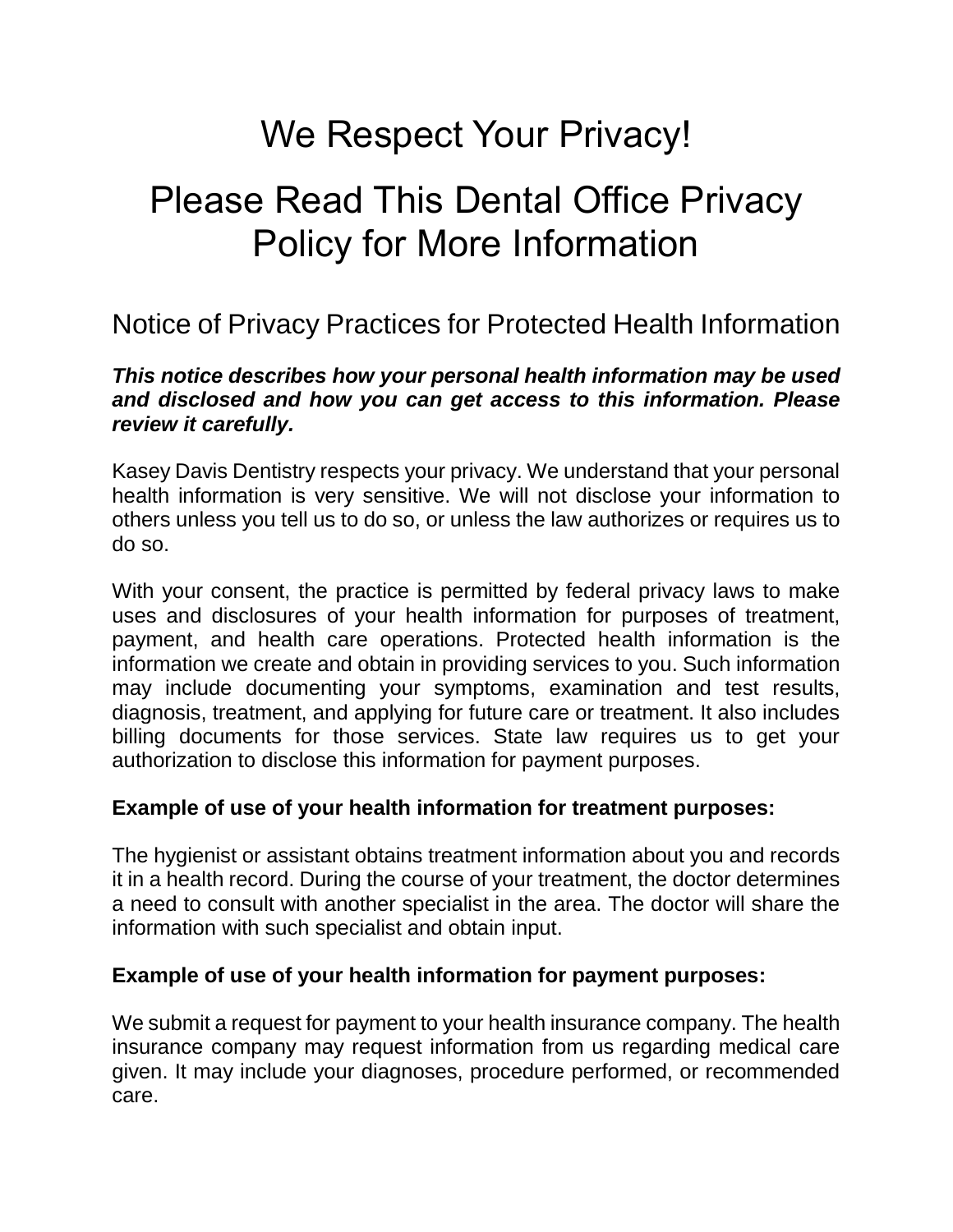#### **Example of use of your health information for health care operations:**

We use your medical records to assess quality and improve services. We may use and disclose medical records to review the qualifications and performance of our health care providers and for training programs. We may contact you to remind you about appointments and give you information about treatment, alternatives, or other health care related benefits or services. We may use and disclose your information to conduct or arrange for services, including medical quality reviews by your health plan; accounting, legal, risk management, and insurance services; audit functions, including fraud and abuse detection and compliance programs.

# Your Health Information Rights

The health and billing records we maintain are the physical property of the practice. The information in it, however, belongs to you. You have a right to the following:

- Request a restriction on certain uses and disclosures of your health information by delivering the request in writing to our office. We are not required to grant the request but will comply with any request granted.
- Obtain a paper copy of this Notice of Privacy Practices for Protected Health Information ("Notice") by making a request at our office.
- Request that you be allowed to inspect and copy your health record and billing record. You may exercise this right by delivering the request in writing to our office. We have a form available for this type of request.
- Have us review a denial of access to your health information except in certain circumstances.
- Ask us to change your health information. You may give this request in writing. You may write a statement of disagreement if your request is denied. It will be stored in your medical record and included with any release of you records.
- When you request, we will give a list of disclosures of your health information. The list will not include disclosures to third party payers. You may receive this information without charge once every 12 months. We will notify you of the cost involved if you request this information more than once in 12 months.
- Ask that your health information be given to you by another means or another location. Please sign, date, and give us request in writing.
- Cancel prior authorizations to use or disclose health information by giving us a written revocation. Your revocation does not affect information that has already been released. It also does not affect any action taken before we have it. Sometimes, you cannot cancel an authorization if its purpose was to obtain insurance.

#### **For help with these rights during normal business hours, please contact the Privacy Officer, at 205-822-7277.**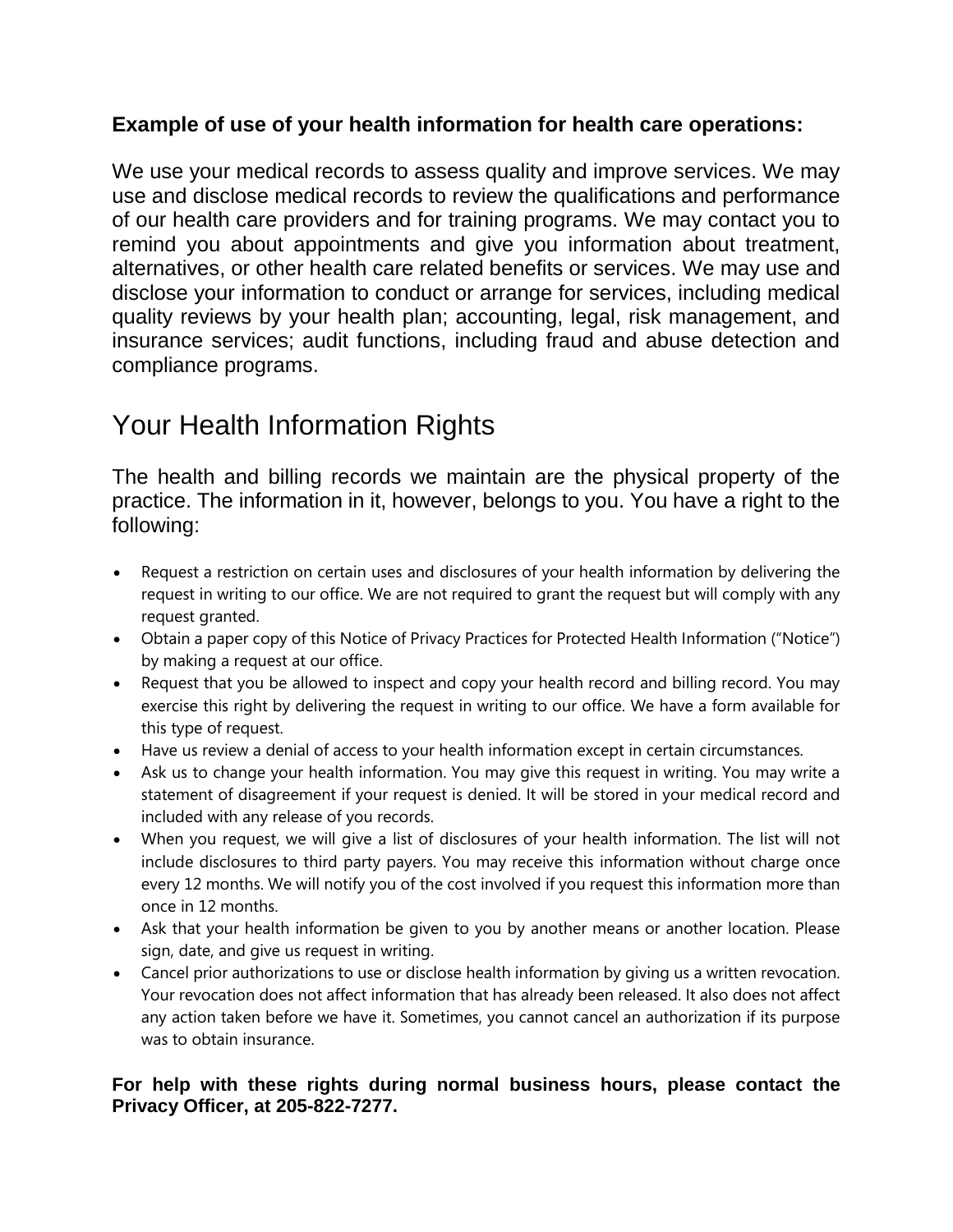# Our Responsibilities

The practice is required to do the following:

- Maintain the privacy of your health information as required by law.
- Provide you with a notice of our duties and privacy practices as to the information we collect and maintain about you.
- Abide by the terms of this notice.
- Notify you if we cannot accommodate a requested restriction or request.
- Accommodate your reasonable requests regarding methods to communicate health information to you.
- We reserve the right to amend, change, or eliminate provisions in our privacy practices. To access practices and to enact new provisions regarding the protected 3 health information we maintain. If our information practices change, we will amend our Notice. You are entitled to receive a revised copy of the Notice by calling and requesting a copy or by visiting our office and picking up a copy.

# To Request Information or File a Complaint

If you have questions, would like additional information, or want to report a problem regarding the handling of your information, you may contact the Privacy Officer.

Additionally, if you believe your privacy rights have been violated, you may file a written complaint at our office by delivering the written complaint to the Privacy Officer. You may also file a complaint by mail to the U.S. Secretary of Health and Human Services.

We respect your right to file a complaint with us or with the U.S. Secretary of Health and Human Services. If you complain, we will not retaliate against you.

### Other Disclosures and Uses

#### **Notification**

Unless you object, we may release health information about you to a friend or family member who is involved in your medical care. We may also give information to someone who helps pay for your care. We may tell your family or friends your condition and that you are in a hospital. In addition, we may disclose health information about you in an emergency.